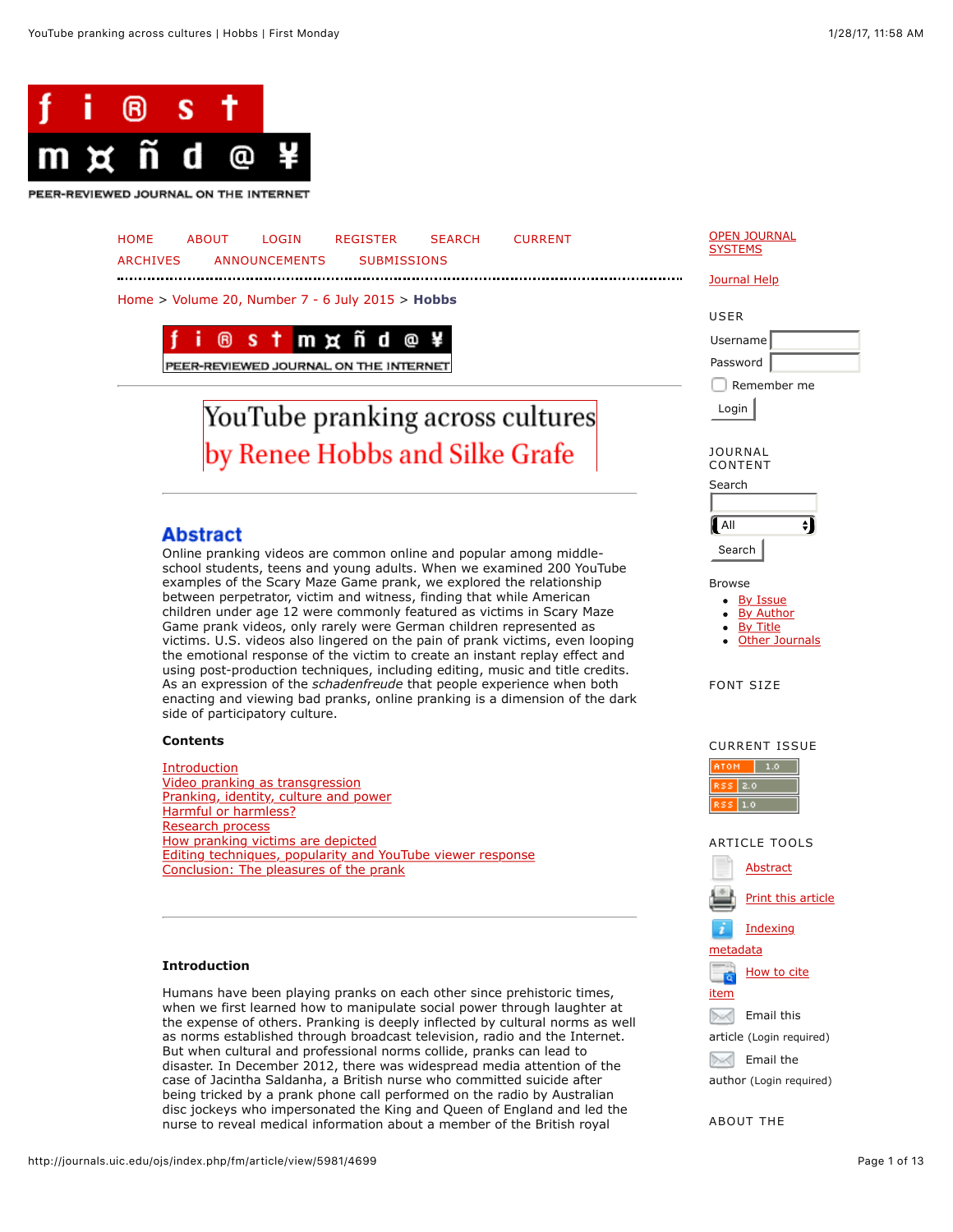family. This news event highlighted important cultural differences in people's emotional responses to pranks as well as the amplifying power of the mass media as public witness.

Online pranking videos are popular all around the world. Often timed to coincide with April Fools' Day, pranking videos from Russia, France and many other countries can be highly amusing or nearly incomprehensible (Mallenbaum and Hurwitz, 2013). The widespread appeal of pranks is undeniable, as Jesse Wellens and his girlfriend Jeana discovered when they created *Prank vs. Prank* (<https://www.youtube.com/user/prankvsprank>), a YouTube channel series of reality pranking videos, which have attracted over 700 million views and five million subscribers. One important early online prank video began around 2002 when interactive flash videos known as "scare pranks" or "scary mazes" began to emerge across the Internet. Before the advent of social media, scary maze Web sites were shared via email postings, chat rooms or instant messages. Upon clicking a link, the viewer is presented with a puzzle game that requires a high level of concentration, only to be disrupted by an ear-piercing scream and ghastly photos from horror films. [Figure 1](http://journals.uic.edu/ojs/index.php/fm/article/view/5981/4699#fig1) provides examples of images from a few scary maze game videos. Some of these prank videos visually depict children crying, whimpering, screaming, and thrashing on the floor.





**Figure 1:** Characteristics of the some of the scary maze game v

Some scary maze game online pranking videos show children as the victim of the prank, as in *Scary Maze Game — The Original*, which has been viewed more than 27 million times as of March 2015. *Scary Maze Prank — The Original* has attracted more than 51,000 comments. Visually, the video features a young boy playing the maze game, seated at a computer. When startled by the sound of screaming and a gruesome face dripping with blood, he screams and runs away from the computer, crying uncontrollably in a deeply visceral fear response. Comments from YouTube viewers demonstrate that online pranks elicit a diverse range of responses, from "Lol this is funny," "The way he cries is sooooo funny" to "Even if it scars him for life it was worth it," and "That is such a mean thing to do to a child. Funny to prank on a grown-up; not funny to do to a kid."

## AUTHORS

*Renee Hobbs* Harrington School of Communication and Media, University of Rhode Island

*Silke Grafe* Department of Education, University of Wurzburg, Germany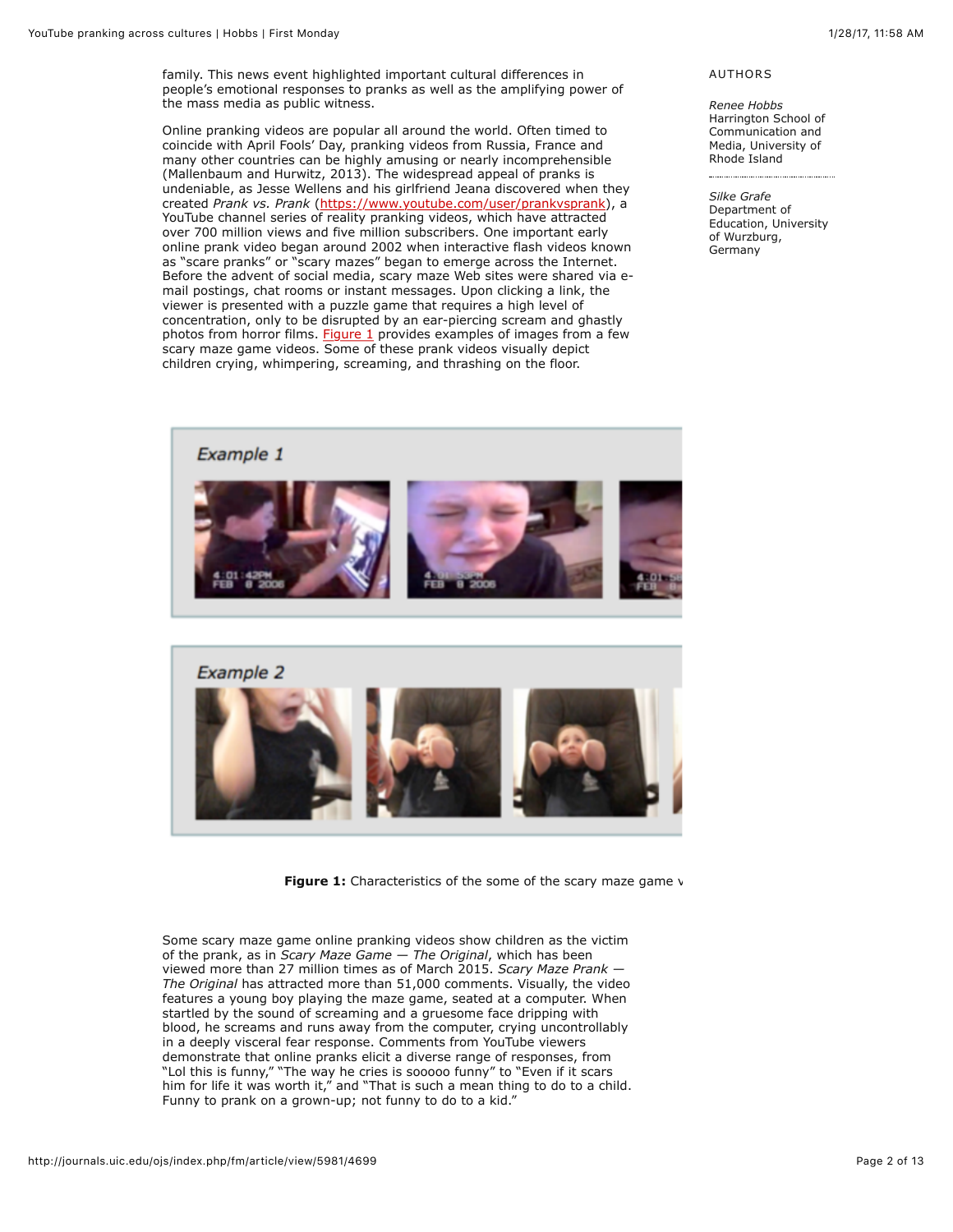A culture's values, and the artifacts that reveal them, are evident on the Web and in visual media more generally (O'Connell, 2015). Although "the value of the culture may not be the value of all individuals within the culture," culture shapes and influences our communication behavior in a variety of social contexts  $[1]$  $[1]$ . In order to understand the intersections of culture, identity, and power in the context of online prank videos as a new media genre, we conducted a content analysis of YouTube videos from Germany and the United States to examine cultural differences in a sample of online pranking videos circulating on YouTube as part of the "scary maze game" meme.

#### **Video pranking as transgression**

Thomas Hobbes was among the earliest philosophers to acknowledge that one of the many functions of laughter is to secure self-interest through disrupting social power hierarchies. Theoretically, superiority theories of humor can be understood in relation to the psychology and sociology of conflict and power relationships. The philosopher Henri Bergson wrote about the relationship between laughter, violence and social power, recognizing that media, art and aesthetic forms activate a wide variety of complex psychological states that inflect interpersonal relationships (Mish'alani, 1984).

Scholars acknowledge that across cultures, jokes and pranks are often used "to justify violence and to dehumanize targets of joking" [\[2](http://journals.uic.edu/ojs/index.php/fm/article/view/5981/4699#2)]. But to our knowledge, there has been no empirical inquiry on cultural differences in pranks and pranking in either the psychological or sociological literature. Scholars who study cultural diversity and global media do claim that the ambiguous nature of comedic material is differentially "filled in" by listeners as they use their cultural, ethnic, racial and gendered identities to engage in sense-making and experience psychic release (Siapera, 2010). This study represents an effort to examine cultural differences in pranking by looking at a particular online media form of it.

But video pranking is not a new phenomenon. It has a significant heritage, having long been popular as a staple of professional entertainment media. In the 1950s, the television program *Candid Camera* featured ordinary people being pranked by small crises and other unexpected events which host Allan Funt noted could occasionally veer into the realm of cruelty. He once explained to an interviewer, "If you want to know what holds the man together  $\ldots$  you apply a real jolt and see where the cracks appear" [[3\]](http://journals.uic.edu/ojs/index.php/fm/article/view/5981/4699#3). As this remark suggests, the entertainment value of pranks may be embedded in their transgressive nature. Critics have argued that the prominence of public humiliation as depicted in celebrity culture, social media, and reality TV competition programs like *American Idol* and other shows has contributed to desensitization. Koestenbaum  $[4]$  $[4]$  notes that, when it comes to contemporary culture, "the road to stardom is paved with shame." Indeed, people may enjoy feeling a little bit ashamed and guilty for watching visual depictions of human behavior that are socially unacceptable in real life. Nabi, *et al.* (2003) found that voyeuristic motivations for watching reality TV shows are modified by viewer awareness of performers' complicity. Pranking videos, by their very nature however, display evidence of performers' lack of complicity. As evidence of this, we must consider *America's Funniest Home Videos*, launched in 1990, which is the longest running prime-time entertainment program on ABC. It features a number of practical jokes and pranks. Because the program is very inexpensive to produce, the format has been duplicated in many nations around the world.

But the ambiguous nature of prank videos can be unnerving; perhaps such ambiguity is part of the appeal. In 2009, MTV created *Pranked*, a 30-minute program that showcased online video pranks posted on YouTube. On this show, Streeter Seidell and Amir Blumenfeld from the *College Humor Show* offered snarky comments on a variety of online videos of people pulling pranks on each other. Wiggins (2014) demonstrated how this show had been enabled by Hollywood's structures of risk management, as curating pranking videos is highly cost-effective in comparison to "ambush" shows where paid performers enact pranks. Wiggins also acknowledged the sadistic masculinity embodied in the program, noting that the planning and premeditation "heightens the sadistic pleasure for the prankster and the parasocial pleasure for the viewer" [\[5](http://journals.uic.edu/ojs/index.php/fm/article/view/5981/4699#5)]. In a review of *Pranked*, one critic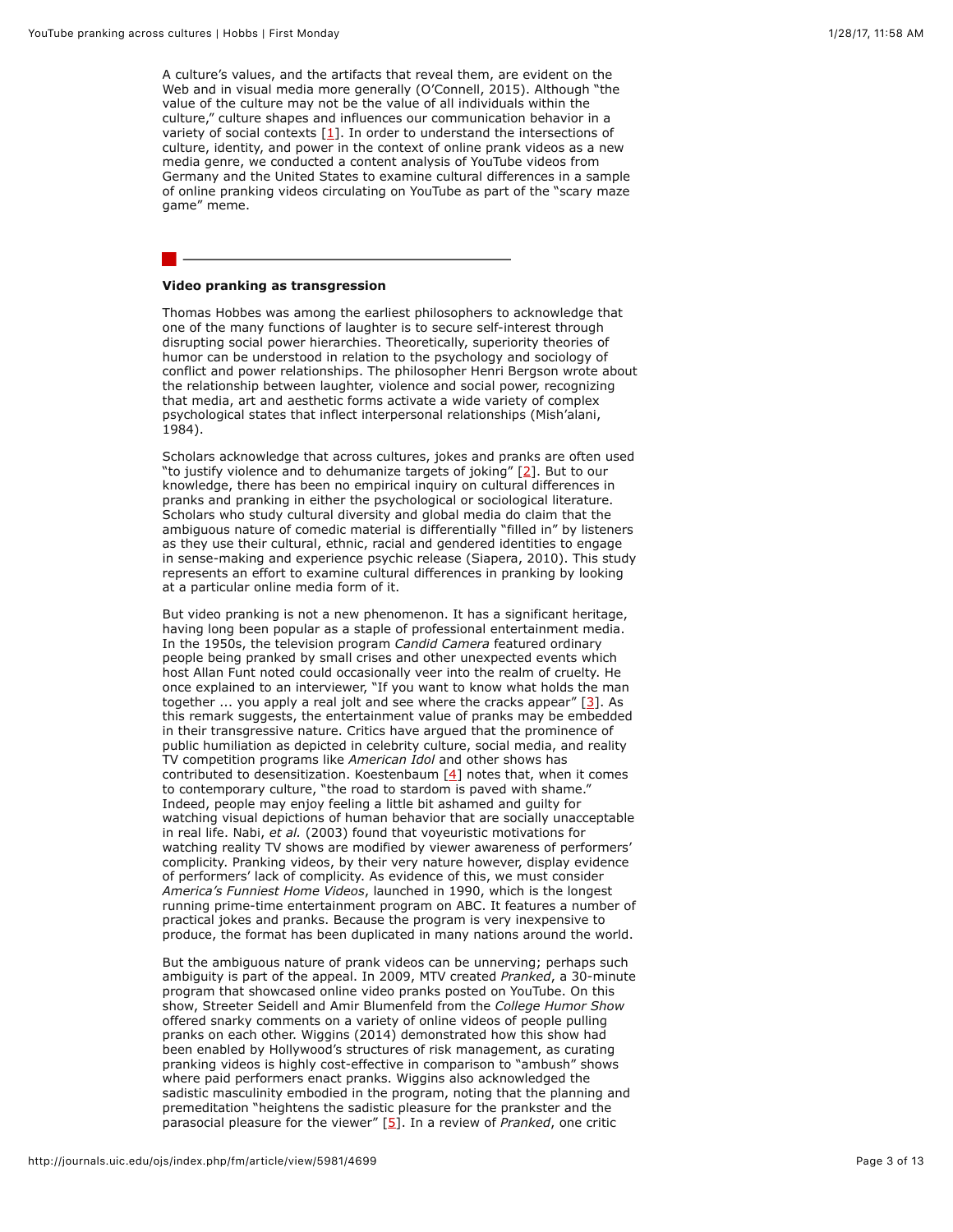noted the "inherent unpleasantness" of the featured clips, where viewers were invited to laugh at those who attempted unimaginative pranks, as in the case of the teen who sprayed a living room with a stink bomb. Although pranksters and victims were compensated with fame, as Wiggins noted, viewers were merely titillated by the uneasy tension between representation and reality. Chiu wrote, "When the dad starts swearing and vowing to 'beat the shit' out of his son, it's hard to know whether to laugh or call child services" [\[6](http://journals.uic.edu/ojs/index.php/fm/article/view/5981/4699#6)].

#### **Pranking, identity, culture and power**

Because pranks are a form of interpersonal humiliation involving a threeway relationship between the one who humiliates, the victim, and the witnesses, typically, pranks involve people in unequal power relationships. Some scholars conceptualize pranks as developmentally normal form of "dirty play," a dimension of preadolescent and adolescent boys' gendered identity that questions adult authority through a metaphor of playful terrorism (Fine, 1986). In any case, the most intense forms of humiliation involve a low-status person humiliating a person of higher rank. Humiliation has been implicated in workplace stress and in a variety of forms of clinically recognized emotional and social disorders, including depression, paranoia, violence, generalized and social anxiety and suicide (Fisk, 2001). Undoubtedly, "the emotions of humiliation and shame construct, destroy and recreate volatile hierarchies of moral and social rank"  $[2]$ .

In pranks performed for broadcast television, radio or online media, power roles are also embedded in the relationship between subject, author and actual witnesses as well as the anonymous viewing audience. In comparison to a face-to-face prank performed among a small group, the presence of a large audience (with or without mediation) may serve to amplify the powerlessness of the victim of a prank while supporting the prankster's emotional needs for attention-seeking. Similarly, creating an imitation of a popular pranking video may make people feel more socially connected, because "users simultaneously indicate and construct their individuality and their affiliation with the YouTube community"  $[8]$  $[8]$ , blurring the boundaries between amateur and professional, private and public, and market- and non-market driven activities.

#### **Harmful or harmless?**

Pranks are a type of trick that temporarily distorts or warps reality, bringing people into an unreal world for a short period of time; most of the time this form of play does not cause harm (McEntire, 2003). The moment at which the deception is revealed to the victim is crucial to its dramatic effect and often directly plays upon the inversion of cultural norms, gender expectations or status hierarchies. McEntire notes that "[i]n times of seasonal unrest, our pranks function to release pent-up tensions as we construct deliberate mockeries of standard social, professional, and genderderived behaviors. We learn about ourselves and our victims through our engagement in carefully-constructed pranks" [\[9](http://journals.uic.edu/ojs/index.php/fm/article/view/5981/4699#9)].

But in other cases, pranks may be an opportunity to take pleasure in creating another's misfortune. The German term *schadenfreude* is often used in the English language without translation to describe the emotional response generated in feeling pleasure at another person's suffering (Smith, *et al.*, 2009). *Schadenfreude* is associated with the concept of ridicule, which has an important impact on interpersonal relations within peer groups. Zillmann (1983) concluded that some forms of comic malice are directed at individuals who are perceived in a negative way. The victim, or target of ridicule, fulfils an important task in the dynamics of the group (Ziv, 1984), being assigned all the weaknesses and illnesses of the group. By making the target the victim of disparaging humor, other group members can gain a feeling of group solidarity and cultural superiority.

There is considerable emotional ambiguity that exists as people choose to interpret a prank as potentially harmful or harmless. In Harold's (2004)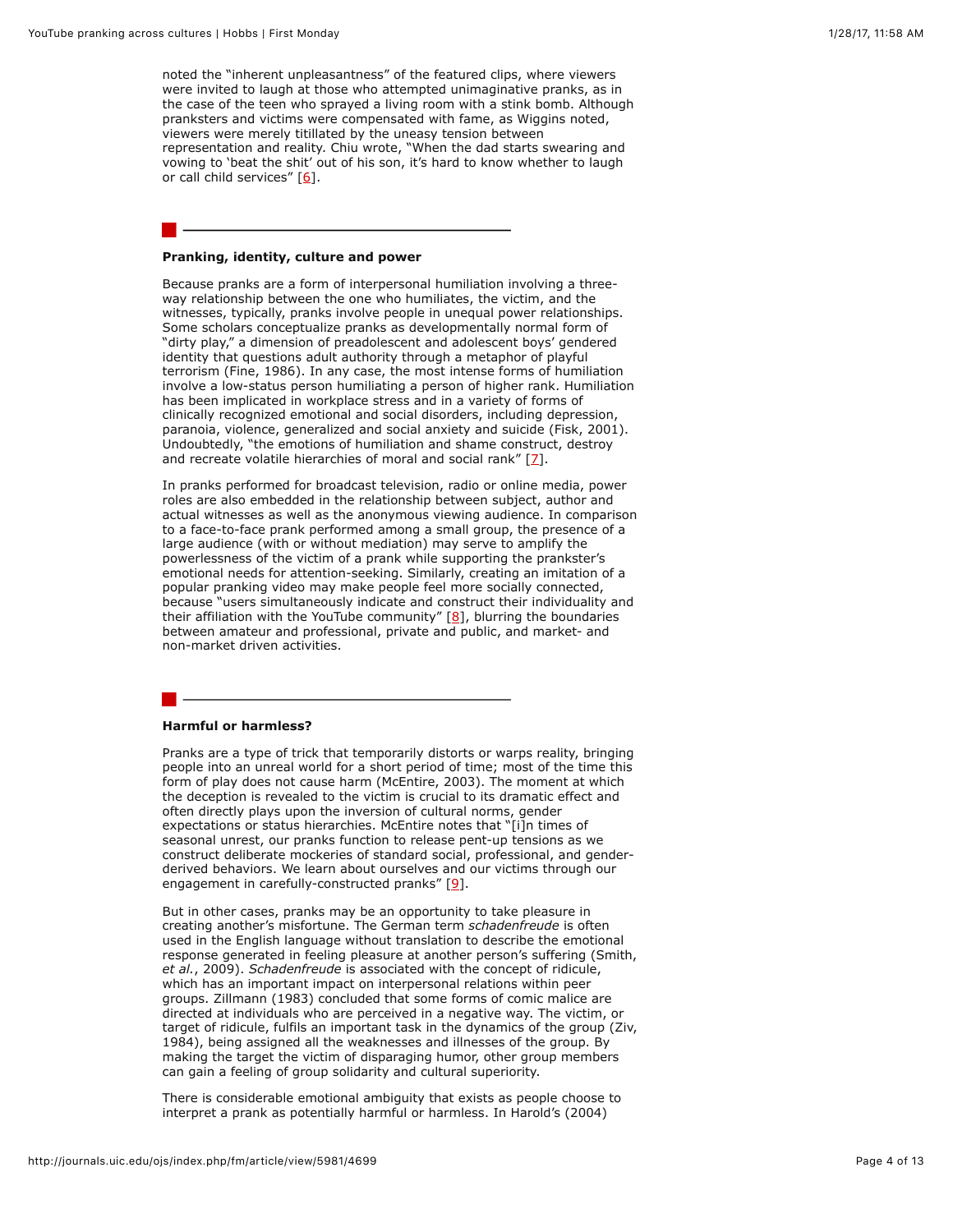examination of culture jamming pranks, she explains how the meaning of the word 'prank,' in Middle English, was to add a stylistic flourish to one's dress, or a fold, pleat or wrinkle. For media pranksters, pranks are a form of stylistic exaggeration. But comic malice, as a dimension of some pranks, may protect both the perpetrator and the witness and serve as an alternative to empathy. Portmann (2000) claims that *schadenfreude* most often appears in minor situations of suffering when it tends to be of a comic nature, "helping us withstand the difficulties of living" [\[10\]](http://journals.uic.edu/ojs/index.php/fm/article/view/5981/4699#10). But when comedy and malice are linked, it's possible that re-articulations of social power through humiliation serve to represent and share complex emotions through online circulation, giving voice to the most transgressive dimensions of interpersonal power relationships.

Culture and gender may intersect to create differential levels of online participation in creating online pranking videos. In the United States, racial, gender and social background all contribute to disparities between young adults in the practice of creating video and films (Hargittai and Walejko, 2008). Online video creative activity is associated with skills in using the Internet, as expected, but it is also associated with gender, cultural identity and socioeconomic status. Jenkins, *et al.* (2006) described a differential "participation gap" that exists among people who are more or less involved in online cultural practices like watching or creating videos. As described in KnowYourMeme.com, an online Web site that documents Internet culture, "Scare prank reactions are yet another classic example of Internet users gunning for the lulz at the expense of close relatives and friends." Lulz is the terms used to express the emotional satisfaction and enjoyment experienced when posting offensive or disgusting content.

In this study, we use content analysis of pranking videos in Germany and the United States to explore how YouTube pranking videos using the Scary Maze game meme might embody particular sociocultural or ethical values of its creators to reflect the dialectic relationship between the perpetrator, the victim and the witness. We want to better understand how power relations are depicted visually, through the form and content of the videos themselves, and we are curious about potential cultural differences that may be evidence of how social power is depicted.

If video pranking reflects behavior that is a basically universal power need, baked into the fabric of humanity, we would expect to see very few visual differences between YouTube videos produced in Germany and those in the United States because these countries are both first-world nations with deep similarities in culture, values and lifestyle. Differences between videos produced in the two countries may shed insight on how culture shapes people's choices in constructing pranking videos. Thus, our research question is: Are there differences in visual form and content between Scary Maze Game prank videos produced in the United States and those produced in Germany?

#### **Research process**

To better understand the phenomenon on online pranking videos, we conducted a visual content analysis of 194 YouTube videos in online pranking videos originating from Germany and the United States.

#### *Sampling and coding process*

To identify a sample of videos, we searched under the phrase "maze game" and "erschrocken maze game" on YouTube ([www.youtube.com\)](http://www.youtube.com/) between 5 April — 25 April 2010. We excluded videos which showed only the maze game on screen but did not include visual evidence of a victim being filmed. Animations of a fictional character playing the game were also excluded. To identify the filmmaker's country of origin, we searched for information about hometown and country in the profile information of the user who posted the video. We made the assumption that the filmmaker is the YouTube user. We ignored videos that were clearly re-posted from other sources. Our sample includes only those videos which provided explicit or implicit information about German or American origin in the profile, *e.g.*, evidence shown identifying hometown and/or country. In the very small number of cases where country of origin was not explicitly provided in the profile, we looked for implicit evidence of English or German language in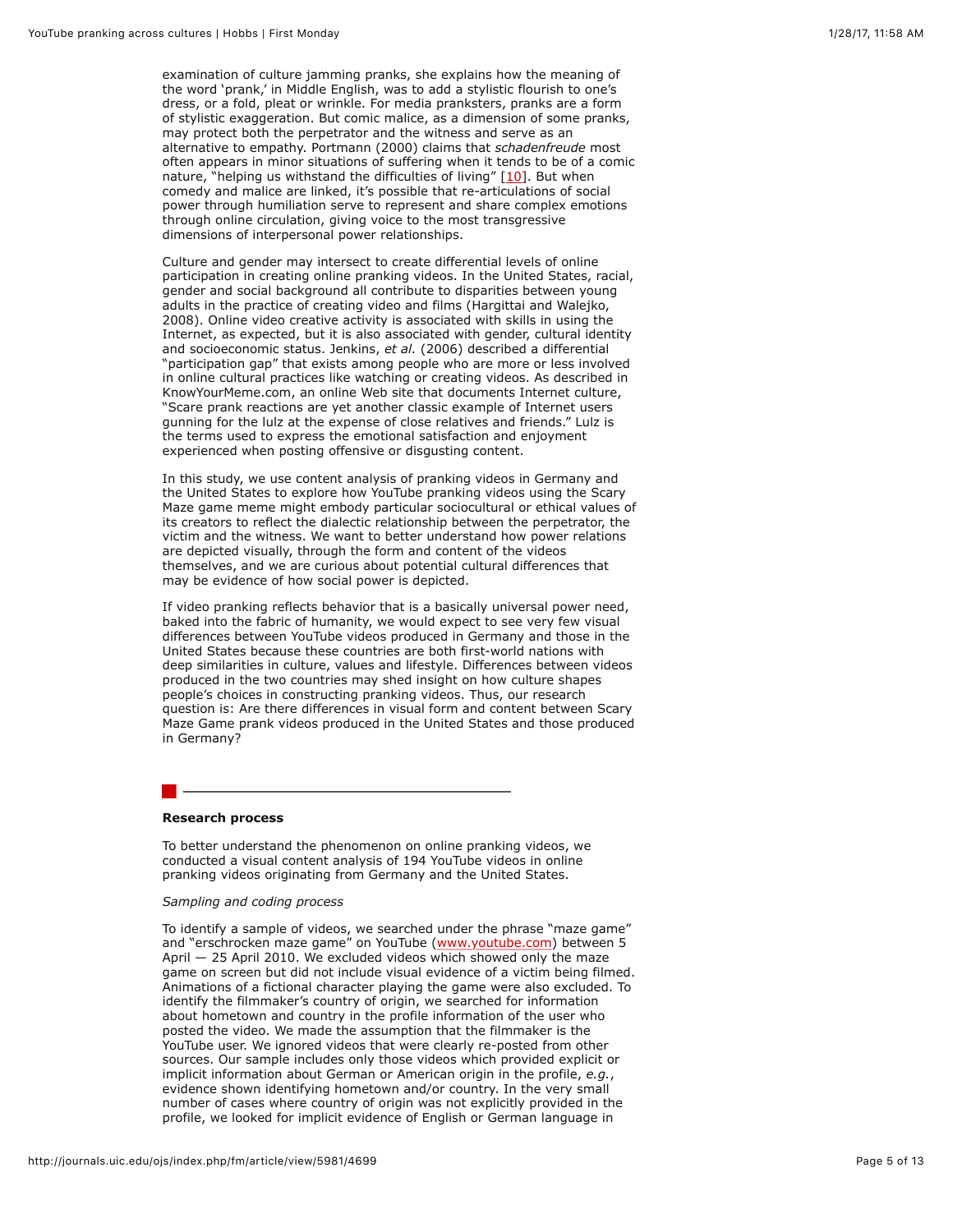the description of the video and the language spoken by the individuals visually depicted in the video. Content analysis of our sample of YouTube videos was conducted by two coders. One was a native English speaker who spoke German as a second language and another was a native German speaker who spoke English as a second language. We used a practice sample of 20 videos to develop and refine our codebook. After this, a sample of 20 videos (representing 10 percent of the sample) were coded by both coders to determine interrater reliability for all variables  $[11]$  $[11]$ . After viewing the videos and reading the comment threads, and after examining descriptive statistics, we performed t-tests and Chi-square tests to examine differences in the form and content of scare prank videos produced in the United States and Germany.

#### *Visual depiction of victim*

We looked for people depicted in the video and defined the *victim identity* by coding for gender (male, female) and age (birth  $-12$ , 13-19, and 20+). We were unable to develop a reliable way to identify the demographic characteristics of the perpetrator of the prank; only rarely was a perpetrator visually depicted. Sometimes we could infer the identity of the perpetrator as a result of visual or verbal evidence, but we did not feel confident about these interpretations in many cases.

#### *Anticipatory set*

Some videos revealed that victims were clearly anticipating or expecting a prank so we coded for visual or verbal evidence that the victim was aware of the nature of the prank. For example, some videos verbally show that the victim is aware of an upcoming thrill (as when a victim says to the perpetrator, "When is it going to happen?"). Other videos offer visual clues, as when a victim appears to be repeatedly looking directly at the camera, as if they were performing for the camera. Here we used a dichotomous variable to indicate the presence or absence of *positive anticipation*, which provided indirect evidence that the victim had assented to participate in the filming of the prank.

#### *Depiction of emotional response*

Victims of the scary maze game reacted in different ways. Some displayed fear, while others responded with laughter, and a few displayed anger towards the prankster. In order to identify the emotional response of victims, we first distinguished between mild and extreme emotional reaction to the scare. We initially coded for different types of reactions including body movements that indicated verbal responses of anxiety (scream, cry, gasp and facial fear) and physical responses of anxiety (hand and arm movements, small and large body movements, trying to escape). Coders then rated the overall intensity of the emotional state of the victim on a three-point scale for each of three variables: fear, laughter, and anger. Because some videos ended within a few seconds of the prank's culmination (so that the victim's fear, laughter or anger was not visually depicted) and other videos displayed more of the victim's response and recovery from the prank, we also counted the *length of the scare* reaction by measuring the number of seconds or minutes of time immediately following the scare response to the end of the video.

#### *Post-production editing*

While many videos appeared to simply be one-shot documentary videos of the scare prank, taken with a mobile phone, other videos show evidence of post-production. We coded for the presence or absence of *editing techniques* including slow motion, sound or music that was not captured on the scene but added later, scenes which were looped and repeated, and even author/producer credits. All these elements offer evidence regarding authorial intent, because a more highly-produced video suggests that the author was manipulating the video's form and content and considering the potential audience before uploading the video to YouTube.

#### *Audience*

We measured the number of viewers of the online pranking videos using the following features: *days since publication*, defined as the number of days since the video was uploaded, and views, defined as the number of times the video had been viewed. These were used to create a *popularity* index by dividing the number of views by the days since publication. Taking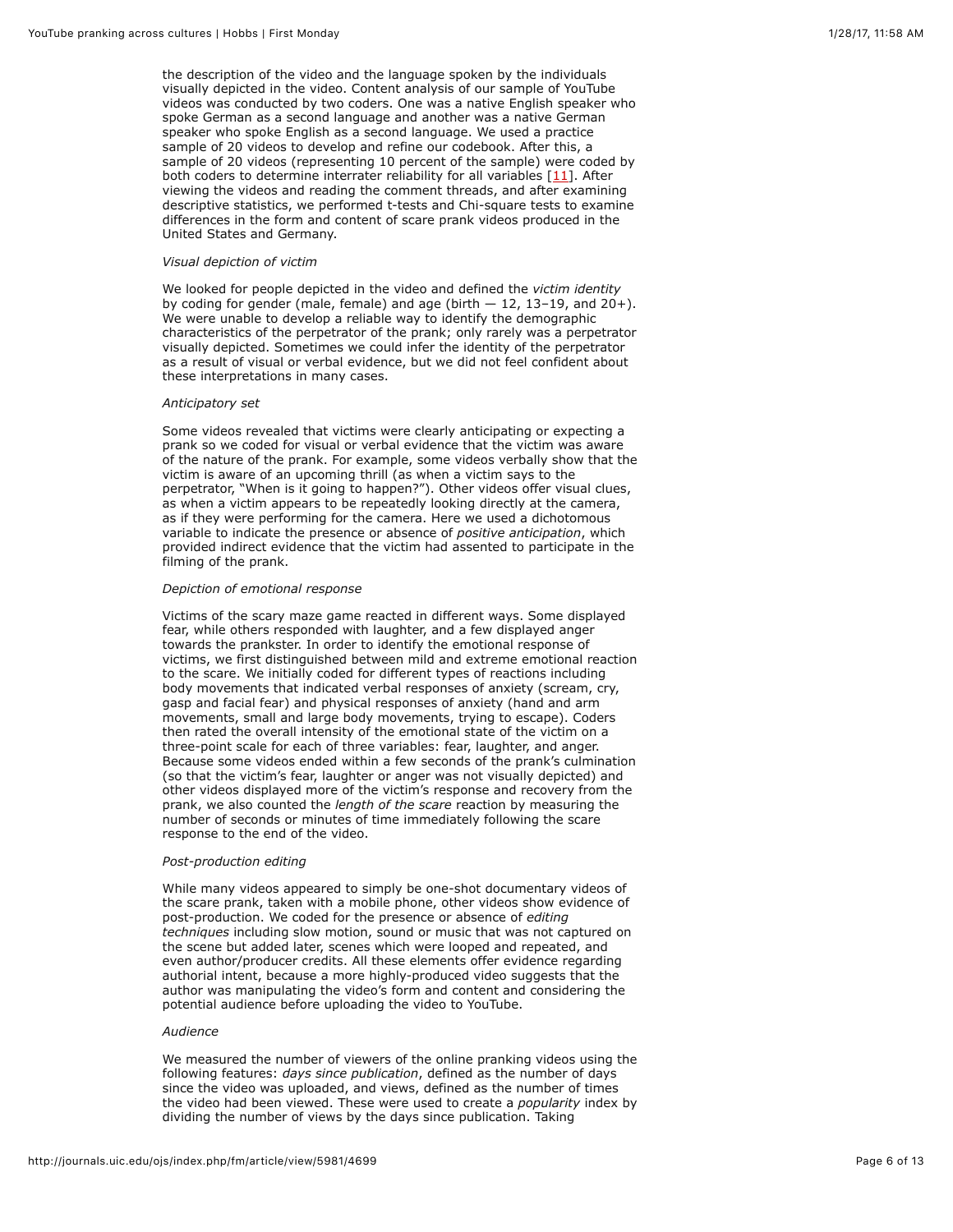advantage of the data available from YouTube viewers who watch and respond to these videos, we also created a *viewer engagement* index by creating a scale using evidence from the number of viewer ratings on YouTube, the number of video comments, and the number of written comments.

#### **How pranking victims are depicted**

In examining the identity of the victims of the Scary Maze game prank, men are slightly more likely than women to be victims of pranks (57 percent male) but there were no cultural differences in the gender of the victim when comparing German and U.S. videos.

However, striking cultural differences were evident when looking at the age of the victim. More than one-fourth (26 percent) of the U.S. videos feature children under age 12 as victims. By contrast, only seven percent of German videos featured children 12 or under as victims. In many of U.S. videos, the child depicted is completely unaware of the set-up and the humor seems to be generated by observing the surprise, fear, distress, shock or angry reaction of the fearful or humiliated child. By contrast, a large majority of German videos feature teenagers ages 13–19 as both victims (and perpetrators) of the prank. As [Table 1](http://journals.uic.edu/ojs/index.php/fm/article/view/5981/4699#tab1) shows, 73 percent of German videos featured teens as victims as compared with 45.5 percent of U.S. videos. In most German videos, teens are shown as pranking their peers, with evidence of positive anticipation suggesting the playful, performance-oriented nature of this activity. Among the German videos, 17 percent feature positive anticipation as compared with only eight percent in U.S. videos. In many of the German videos in particular, older teens seem to be amusing themselves by creating pretend-play imitations and performances, offering self-conscious performances of the role of victim and perpetrator. This is primarily depicted visually through a sustained gaze towards the camera.

## Table 1

Scary Maze Game Victims: Comparison of U.S. and German Online Pran

|                      | <b>UNITED STATES</b> | <b>GERMANY</b> |
|----------------------|----------------------|----------------|
| <b>Victim Gender</b> |                      |                |
| Male                 | 57%                  | 57%            |
| Female               | 43%                  | 43%            |
| <b>Victim Age</b>    |                      |                |
| Child                | 26%                  | 7%***          |
| Teen                 | 45%                  | 73% ***        |
| Adult                | 29%                  | 20%            |
| N                    |                      | $n = 194$      |

Chi-square: \* p >.05, \*\*p>.01, \*\*\*p>.001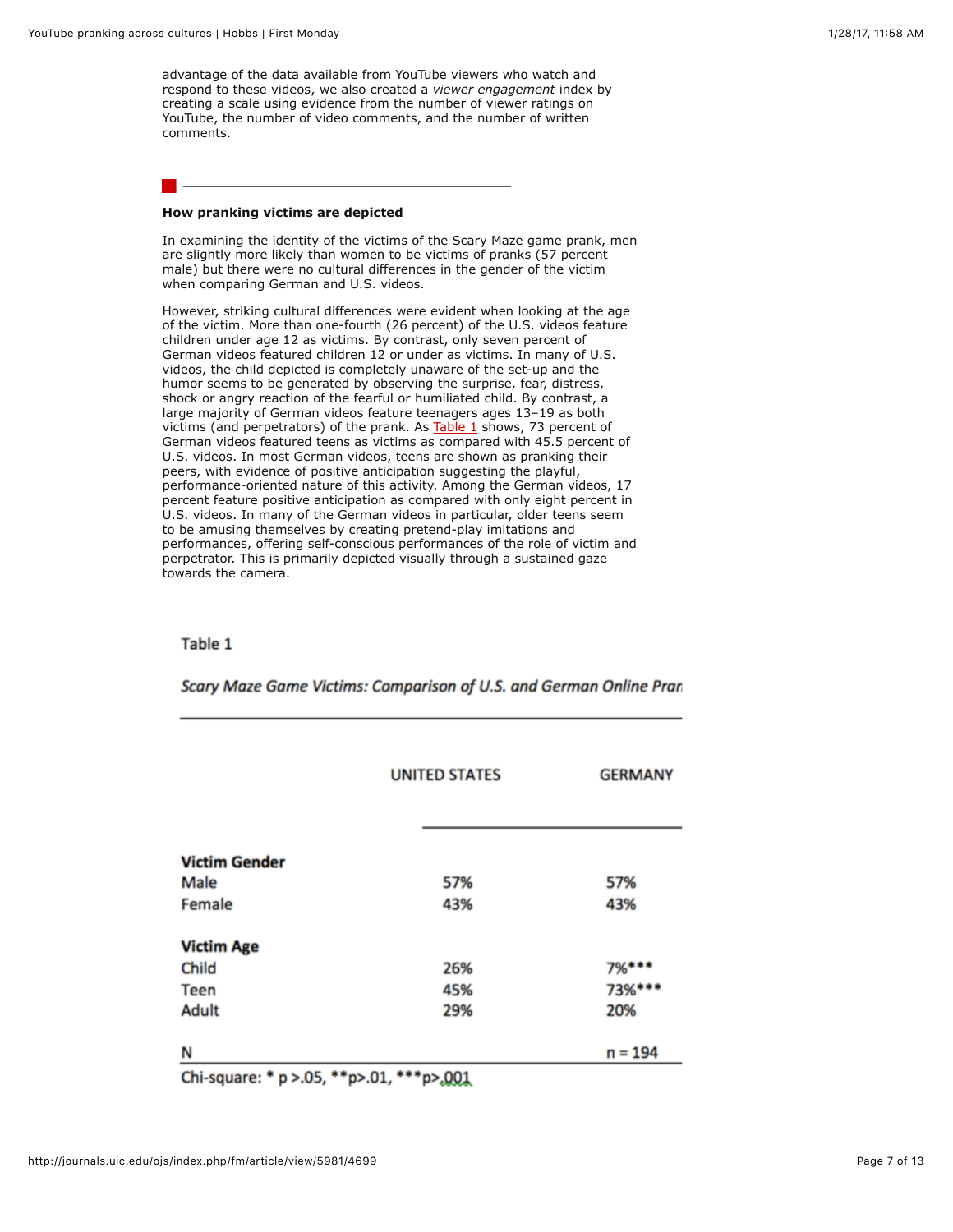How did victims react to the prank? For most, it was a mix of fear, laughter and anger. We found some cultural differences in the way that the victim's emotional reaction was depicted with German prank victims displaying more intense *fear* as compared with U.S. prank victims. German prank victims also displayed more intense *anger* than U.S. prank victims.

However, American scare prank videos are significantly more likely to keep the camera running after the laughter/fear/anger response as compared with German scare prank videos. For example, the post-scare reaction (measured in seconds) ranged from two seconds to 456 seconds in the U.S. videos, while the range for German videos was 0–124 seconds. Statistically significant differences were found when comparing the mean number of seconds of post-scare reaction. [Table 2](http://journals.uic.edu/ojs/index.php/fm/article/view/5981/4699#tab2) displays these results. The filmmaker's decision to linger on the emotional response is likely an embodiment of cultural values that reflect visual, creative and ethical choices involved in creating prank videos that depict the pain and distress of others in a comic light.

#### Table 2

Comparison of U.S. and German Online Pranking Videos

|                                        | <b>UNITED STATES</b> |                     |                |  |  |  |
|----------------------------------------|----------------------|---------------------|----------------|--|--|--|
|                                        | Range                | Mean (SD)           | Range          |  |  |  |
| <b>Depiction of Emotional Response</b> |                      |                     |                |  |  |  |
| <b>Positive Anticipation</b>           |                      | 7%                  |                |  |  |  |
| <b>Fear Intensity</b>                  | $1 - 3$              | 2.58(.65)           | $1 - 3$        |  |  |  |
| <b>Laughter Intensity</b>              | $1 - 3$              | 2.46(.64)           | $1 - 3$        |  |  |  |
| <b>Anger Intensity</b>                 | $1 - 3$              | 2.63(.64)           | $1 - 3$        |  |  |  |
| Post-Scare Reaction (in secs)          | $2 - 456$            | 28 (49)             | $0 - 124$      |  |  |  |
| <b>Structural Features</b>             |                      |                     |                |  |  |  |
| Length of Video (in secs)              | $13 - 185$           | 125 (110)           | $9 - 2358$     |  |  |  |
| <b>Post Production Editing</b>         |                      | 49.5                |                |  |  |  |
| Intro and/or Titles                    |                      | 31.7                |                |  |  |  |
| Music                                  |                      | 12.9                |                |  |  |  |
| <b>Slow Motion</b>                     |                      | 149                 |                |  |  |  |
| Looping of Emotional Response          |                      | 17.8                |                |  |  |  |
| <b>Popularity</b>                      |                      |                     |                |  |  |  |
| Days Published                         | 18 - 1389            | 684 (327)           | $1 - 1308$     |  |  |  |
| <b>Views</b>                           | $287 - 15,833,988$   | 369,608 (1,769,904) | $13 - 339,627$ |  |  |  |
| <b>Viewer Engagement</b>               |                      |                     |                |  |  |  |
| <b>Number of Comments</b>              | $0 - 39,801$         | 886 (47,160)        | $0 - 523$      |  |  |  |
| <b>Number of Favorites</b>             | $0 - 26,396$         | 404 (2725)          | $0 - 591$      |  |  |  |
| Number of Ratings                      | $0 - 15,287$         | 315 (1743)          | $0 - 709$      |  |  |  |
| Viewer Engagement Index                | $0 - 5$              | 4.51(.71)           | $0 - 5$        |  |  |  |
| のもし ここここここ あしこう めの 直接についのも、直接あしていののも   |                      |                     |                |  |  |  |

"p>.001 u-square: \* p > 05, \*\*p> 01, '

Note: Larger version of table available [here](http://journals.uic.edu/ojs/index.php/fm/article/viewFile/5981/4699/44026).

#### **Editing techniques, popularity and YouTube viewer response**

While some videos were low-quality productions shot with a mobile phone, others were highly produced amateur productions. [Table 2](http://journals.uic.edu/ojs/index.php/fm/article/view/5981/4699#tab2) shows a statistically significant difference in the length of the productions, with U.S. videos being twice as long as German videos. Thirty-two percent of U.S. scare prank videos use some kind of introduction or title credits, as compared to only 8.6 percent of German videos. American scare prank producers are more likely to create an edited instant replay loop of the emotional reaction of the victim of the prank so that viewers can witness again (sometimes in slow motion or with a laugh track) the fear, shock, or distress of the victim. Eighteen percent of U.S. scare prank videos included the instant replay technique as compared to only five percent of the German scare prank videos.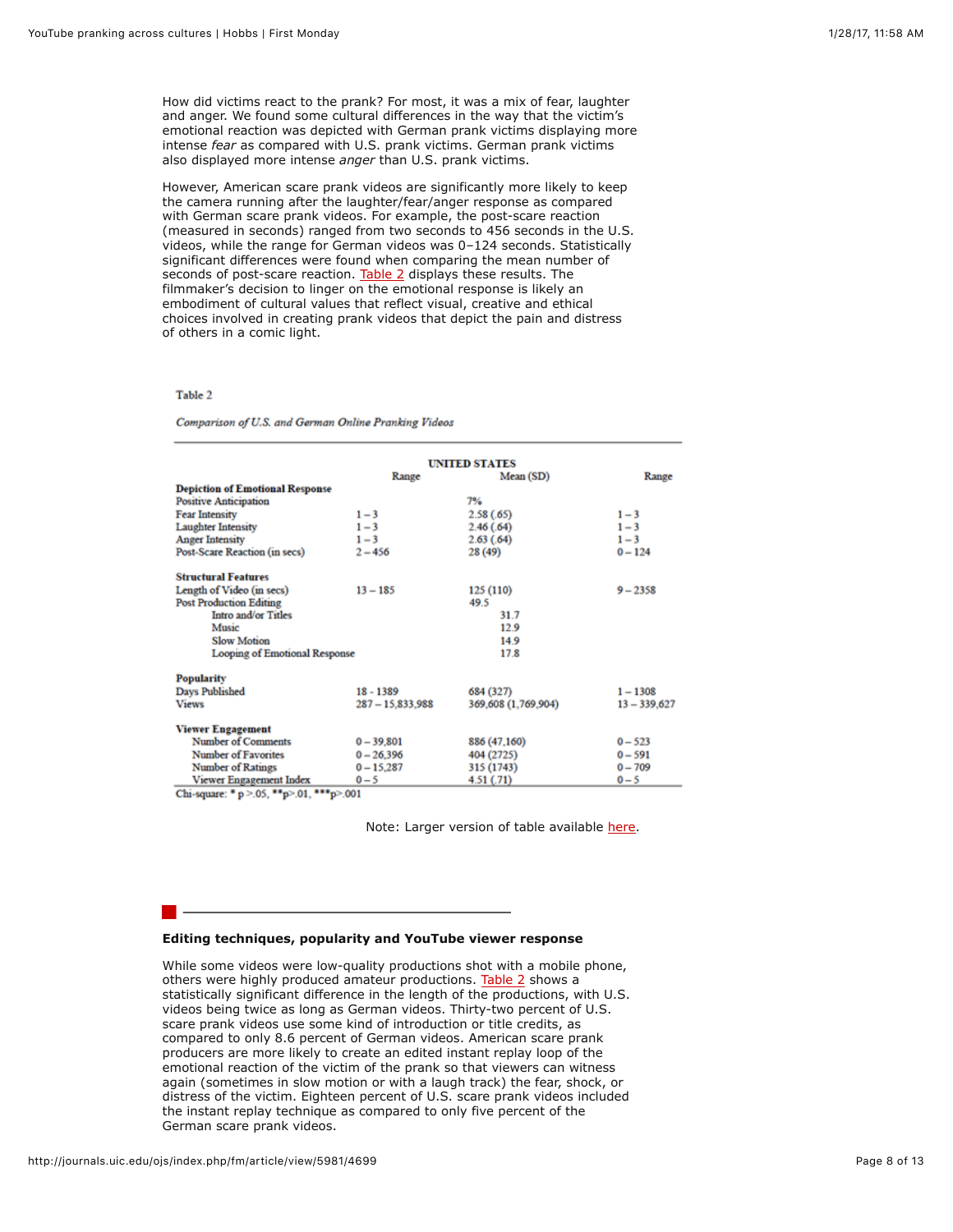American scare prank videos also tend to be more likely to use editing, sound or music that has been added in post-production, titles, slow motion, and other post-production techniques as compared with German videos. Most German videos were not so highly produced — they were short oneshot productions where the camera is in a fixed position. While it may be possible that some German amateur producers lack technology proficiency, it's also possible that the American producers of scare prank videos perceive their purpose in posting the video to YouTube as a means to get feedback on their work (Jenkins, *et al.*, 2006) or attract fame or attention as future professional producers (Walker, 2012).

Since the scare prank phenomenon began in the United States, it has become a global phenomenon, with YouTube viewers from more than 50 countries viewing scary maze game videos at the time of our sampling. Naturally, differences in audience size reflect differences between populations. The most popular video in the U.S. sample achieved viral status by receiving more than 15 million views as of April 2010, while the most popular German video received 339,627 views. It is likely that many German YouTube viewers participated in creating a scare prank video as a result of the inspiration provided by the U.S. produced *Scary Maze Game — The Original*. Similar differences of scale in popularity were evident in the number of comments and ratings. Not surprisingly given the population differences, the most popular scare prank videos were produced in the United States. Although the scary maze game is a global phenomenon, few of the German videos reached the popularity of those produced in the United States. As **Table 2** shows, YouTube users were far more engaged in viewing and responding to U.S. scary maze game prank videos than those produced in Germany. The number of comments, favorites and ratings signals the popularity of U.S. scary maze game videos. The viewer engagement index shows statistically significant differences between U.S. videos as compared with German videos.

Although we did not conduct a comprehensive content analysis of the many thousands of comments generated by viewers of the Scary Maze video pranks, a review of comments does reveal wide disparity among viewers concerning the social acceptability of pranking young children. Comments reveal that the potentially transgressive nature of videos that feature children as victims is clearly a source of continuing interest, popularity and appeal. Of the 40,705 comments responding to *Scary Maze Game — The Original*, 17 were less than one month old on 13 July 2014, eight years after the video was first posted to YouTube. Some viewers were quite amused by the video, as in Saltydawg9 who wrote, "THAT WAS SO FUNNY I COULD NOT STOP LAUGHING" and USmasterchief who noted, "Lol thumbs up for laugh." Other viewers were outraged. Some viewers seemed to empathize with the victim, as in Coollegoclone, who wrote, "Dude poor kid I feel sorry for him ... CHILD CRUELTY CHILD CRUELTY CHILD CRUELTY!!!!!!" Others were concerned about the potential impact on the child. Magan07111 mentioned, "feel bad for him oh yeah you think its funny but imagin he is onliy like 7 years hes gonna have permanat nightmares."

Other people were ready to blame the adults who participated in the prank, as when Donaubaar1 wrote, "Have the parents been put to court?" and a comment dripping with sarcasm from Bmzbg who stated, "21th century parenting for you all right there." However, some viewers saw learning to handle scary situations as a normal part of growing up, as when Dogfooda wrote, "Now that's a good scarrin, boy like that needs a lot of scarring to grow up right."

Some viewers felt only a little guilty for enjoying the video, as when Myronminnal stated, "I dont really mean to be RUDE but i think the kid looks CUTE while crying." Other responses seem to revel in the *schadenfreude* of the viewing experience, as when Minimann999 wrote, "Lol, my sister pooped herself when she played that game." Still others seemed to have completely objectified the victim, as in TheJoe971 who noted, "Looks like a kitty when crying at the end."

## **Conclusion: The pleasures of the prank**

In an effort to explore cultural differences in online video pranking, this study examined the form and content of scary maze game videos created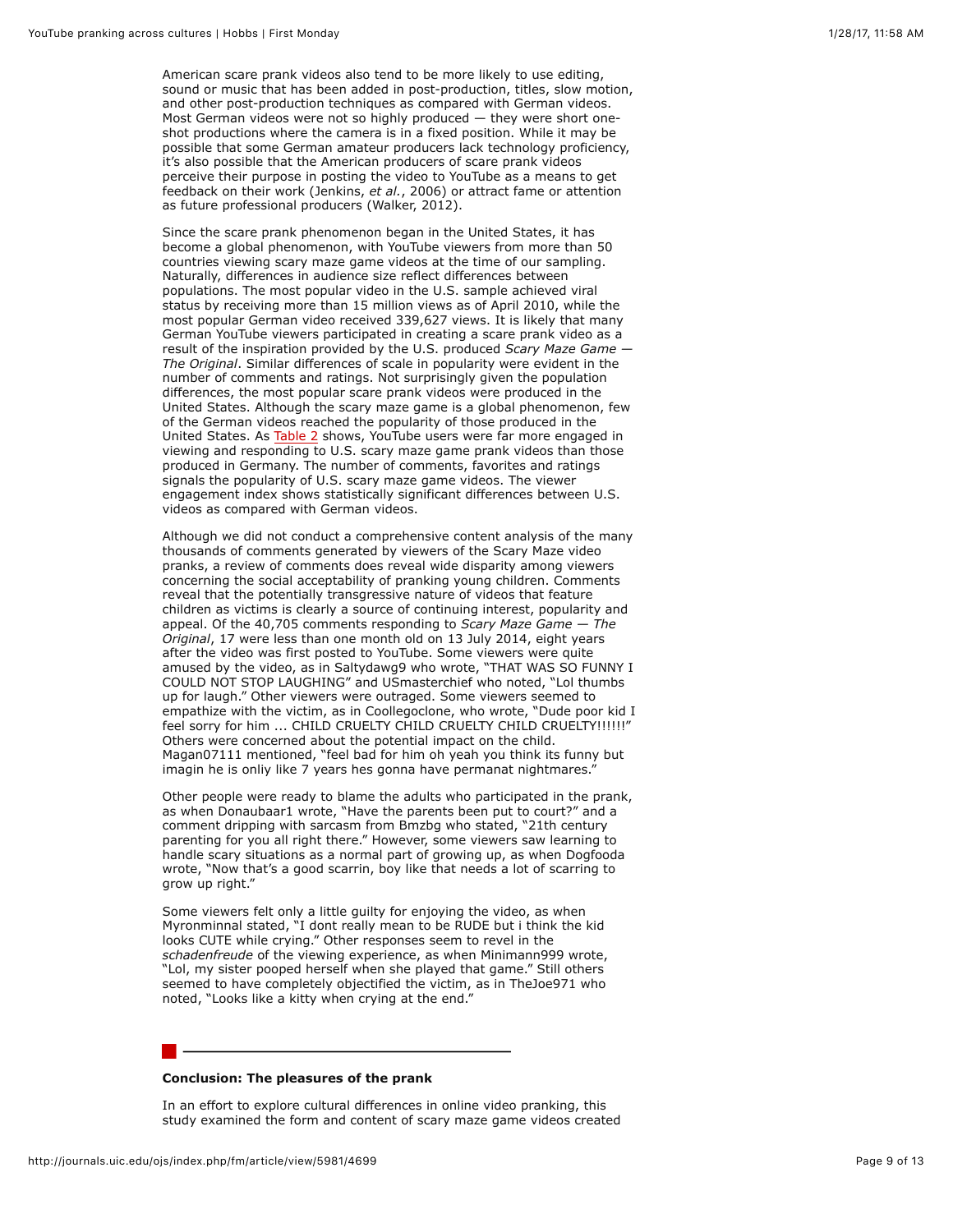by American and German users of YouTube. Because traditionally the most intense forms of humiliation involve a low-status person humiliating a person of higher rank, it is therefore surprising that U.S. videos feature children under 12 as victims to a far greater extent than German videos. We also found that while German prank victims display somewhat more emotional distress, U.S. videos often lingered on the pain of prank victims, even looping the emotional response of the victim to create an instant replay effect. Prank videos produced by Americans were also far more likely to make use of post-production techniques, including editing, music and title credits, that involved some considerable effort to make the videos seem "professional."

Online pranking is alive and well on YouTube, as part of the dark side of participatory culture. Bad pranks are highly visible online because their transgressive nature makes them popular. The volume and popularity of these pranks may contribute to perceptions of normativity. But a content analysis of pranking videos cannot unpack the motivations of YouTube filmmakers or the interpretive response of viewers. Further research is needed to understand the pleasures of filmmakers who videotape people being pranked and the pleasures of audiences who view such pranks.

Further research will be needed to understand why these cultural differences in the representation of online pranking are evident. We can only speculate that there may be differential levels of investment by German and American YouTube filmmakers who exploit the representation of intense emotional behavior for sheer dramatic appeal. It's possible that Germans YouTube users, while growing up, have received more opportunities to discuss the risks of power inversions that enable people to take pleasure in others' misfortunes, particularly in the context of learning about Nazi oppression during the Holocaust. Perhaps as well, U.S. YouTube filmmakers, steeped in the power messages emanating from Hollywood, recognize the transgressive ethical dimensions of pranking children but also know that representing the transgression will make for a good, emotive, popular video with strong responses from viewers. Because transgressive videos may be more likely to go viral, and hence enhance the filmmaker's reputation and status, the decision to depict the pranking of young children may not be as much about humiliating children as about how the filmmaker weighs and assesses his own need to create an emotionally powerful video, taking advantage of the strength of emotional response that he can get from the audience. The use of children as victims is a well-established trope in television, news, Hollywood cinema and other media (Cavender, *et al.*, 1999). For these reasons, it could be argued that video makers who do not make use of children as victims are simply ignorant of the ways to make a popular and powerful video that challenges people to feel something and respond.

Quite a number of YouTubers have fully embraced the values of the 'attention economy' as a means to exploit the extreme emotional responses of young children as a just another commodity for attracting public attention. Indeed, when it comes to YouTube videos, for many viewers, the whole point of watching such stuff is to cringe in a moment of thinking to oneself, "That's just so wrong." In an intensely competitive culture, this could account for many of the most mean-spirited and malicious of the videos where parents appear to be intentionally and cruelly causing distress to their own children to create eye-popping videos.

One of our concerns, after watching these videos, is that some of these videos are not mere representations of cruelty, fear and potentially humiliating responses, but are likely documents of *real* cruelty, fear, psychic pain, and humiliation. Furthermore, we are documenting a visual aesthetic here that takes pleasure in the possible real suffering of others. Perhaps there is another psychological layer of this aesthetic, as people may want to represent an actual transgression in order to garner strong responses and take delight in transgression. Just as there is delight in seeing the powerful pranked, there may be delight in seeing the taboo on "pranking the innocent" itself transgressed. Such issues deserve further inquiry.

Similarly, little is known about how children experience humiliation in the context of playful pranks conducted informally at home by family and friends, with or without an online viewing audience. When video depictions of such pranks circulate online, it is possible that these videos serve diverse complex emotional needs for viewers. What are the social consequences of bad pranks that feature young children as unwitting victims? Might people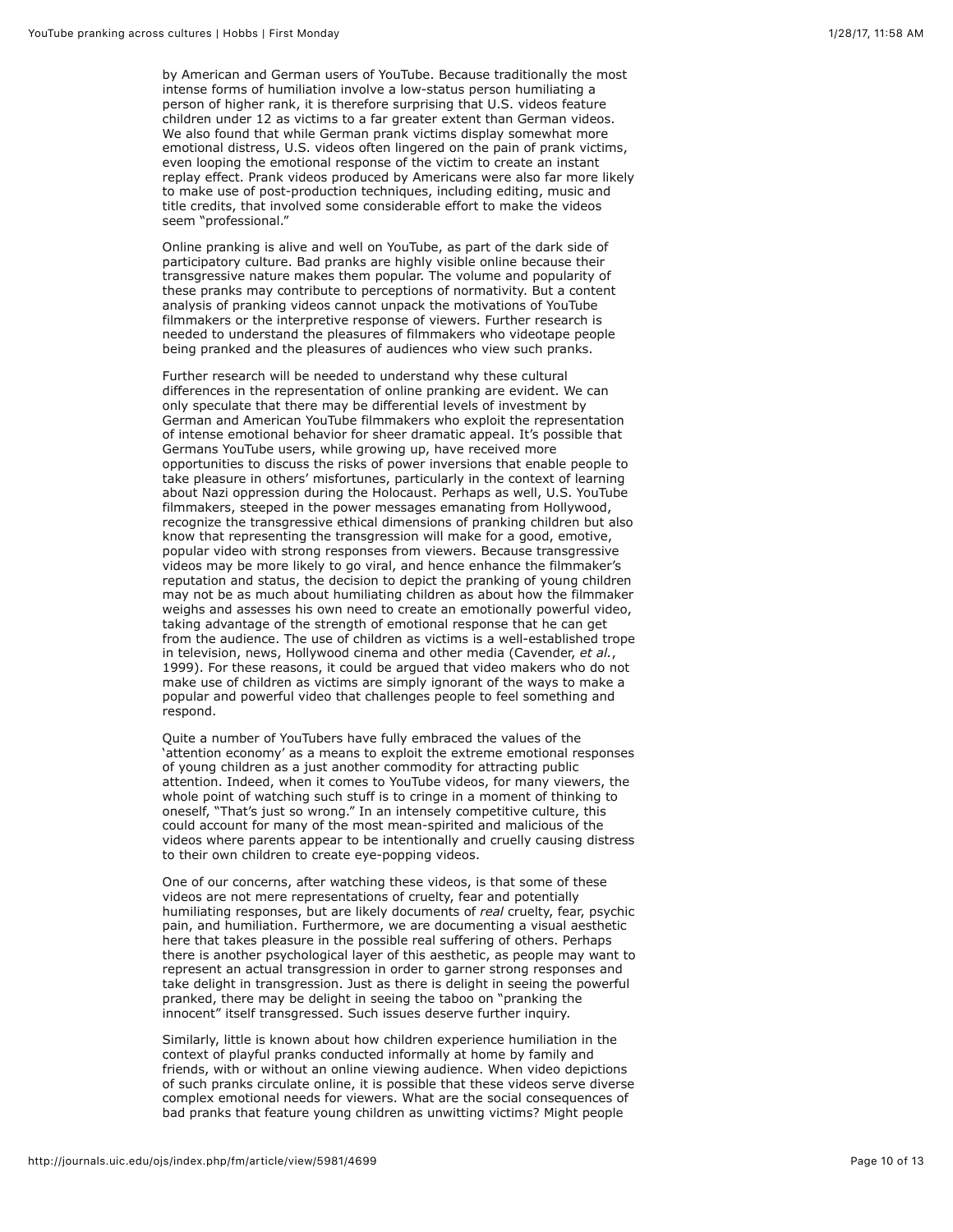normalize or glamorize the victimization of children? How might children, young people and their families interpret pranking videos? What are the psychological consequences of being featured in a popular YouTube pranking video? More research on these questions is needed. In any case, the high volume of comments on "bad prank" YouTube videos provides evidence that YouTube viewers recognize the need to share diverse interpretations of ambiguous texts. Controversial online videos that activate the need for discussion and opinion-sharing may advance media literacy competencies. Pranking videos may be used as an effective starting point for launching conversations about larger ethical issues concerning the social responsibilities of the filmmaker, the subject, and the witnesses, including and especially the audience members who view these videos. Discussion of cultural differences that exist in how and why people use the Internet for pranking may support the development of digital and media literacy competencies that promote critical thinking about a wide range of humorous but disturbing media content.

#### **About the authors**

**Renee Hobbs** is an internationally recognized authority on digital and media literacy education. She is Professor of Communication Studies at the Harrington School of Communication and Media at the University of Rhode Island, where she directs the Media Education Lab ([http://mediaeducationlab.com/\)](http://mediaeducationlab.com/). Direct comments to: hobbs [at] uri [dot] edu

Dr. **Silke Grafe** is Professor of Education at the University of Würzburg in Germany. E-mail: silke [dot] grafe [at] uni-wuerzburg [dot] de

#### **Notes**

- [1.](http://journals.uic.edu/ojs/index.php/fm/article/view/5981/4699#1a) Samovar, *et al.*, 1998, p. 61.
- [2.](http://journals.uic.edu/ojs/index.php/fm/article/view/5981/4699#2a) Siapera, 2010, p. 160.
- [3.](http://journals.uic.edu/ojs/index.php/fm/article/view/5981/4699#3a) Taddeo and Dvorak, 2010, p. 179.
- [4.](http://journals.uic.edu/ojs/index.php/fm/article/view/5981/4699#4a) Koestenbaum, 2011, p. 59.
- [5.](http://journals.uic.edu/ojs/index.php/fm/article/view/5981/4699#5a) Wiggins, 2014, p. 407.
- [6.](http://journals.uic.edu/ojs/index.php/fm/article/view/5981/4699#6a) Chiu, 2009, p. 1.
- [7.](http://journals.uic.edu/ojs/index.php/fm/article/view/5981/4699#7a) Miller, 1995, p. x.
- [8.](http://journals.uic.edu/ojs/index.php/fm/article/view/5981/4699#8a) Shifman, 2012, p. 200.
- [9.](http://journals.uic.edu/ojs/index.php/fm/article/view/5981/4699#9a) McEntire, 2003, p. 148.
- [10.](http://journals.uic.edu/ojs/index.php/fm/article/view/5981/4699#10a) Portmann, 2000, p. 41.

[11.](http://journals.uic.edu/ojs/index.php/fm/article/view/5981/4699#11a) Krippendorf's alpha was used to determine interrater reliability and reliability between .77–1.00 was achieved.

#### **References**

G. Cavender, L. Bond-Maupin, and N.C. Jurik, 1999. "The construction of gender in reality crime TV," *Gender & Society*, volume 13, number 5, pp. 643–663.

doi:<http://dx.doi.org/10.1177/089124399013005005>, accessed 30 June 2015.

E. Chiu, 2009. "MTV's *Pranked* is a joke with no laughs," *Michigan Daily News* (7 September), at Retrived on July 7, 2012 from [http://www.michigandaily.com/content/mtvs-pranked-joke-no-laughs,](http://www.michigandaily.com/content/mtvs-pranked-joke-no-laughs) accessed 7 July 2012.

G.A. Fine, 1986. "The dirty play of little boys," *Society*, volume 24, number 1, pp. 63–67.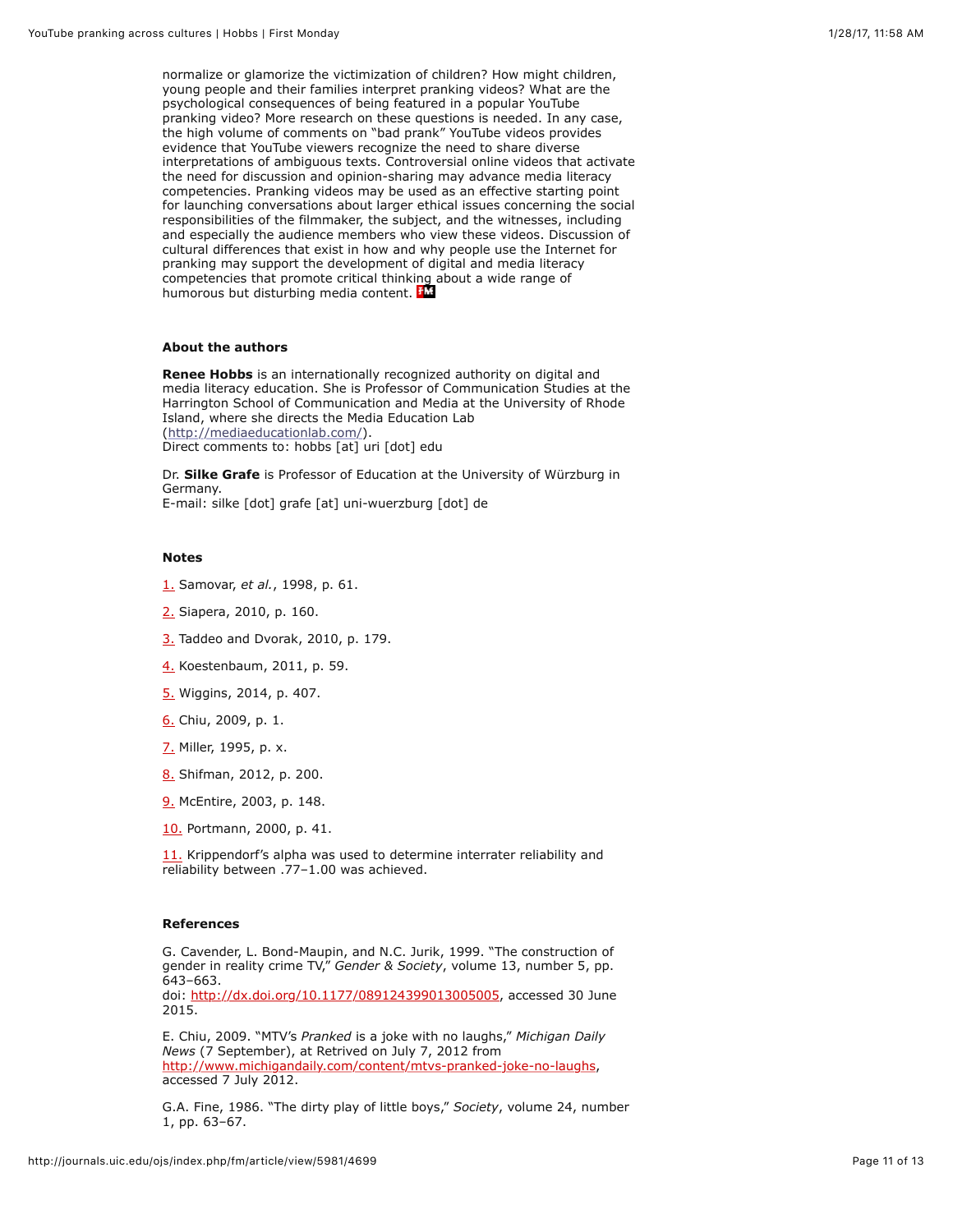doi: [http://dx.doi.org/10.1007/BF02695941,](http://dx.doi.org/10.1007/BF02695941) accessed 30 June 2015.

C.L. Fisk, 2001. "Humiliation at work," *William & Mary Journal of Women and the Law* volume 8, number 1, pp. 73–95, and at <http://scholarship.law.wm.edu/wmjowl/vol8/iss1/3/>, accessed 30 June 2015.

E. Hargittai and G. Walejko, 2008. "The participation divide: Content creation and sharing in the digital age." *Information, Communication & Society*, volume 11, number 2, pp. 239–256. doi: [http://dx.doi.org/10.1080/13691180801946150,](http://dx.doi.org/10.1080/13691180801946150) accessed 30 June 2015.

C. Harold, 2004. "Pranking rhetoric: 'Culture jamming' as media activism," *Critical Studies in Media Communication*, volume 21, number 3, pp. 189– 211.

doi:<http://dx.doi.org/10.1080/0739318042000212693>, accessed 30 June 2015.

H. Jenkins, with R. Purushotma, M. Weigel, K. Clinton, and A.J. Robison, 2006. "Confronting the challenges of participatory culture: Media education for the 21st century," at [https://mitpress.mit.edu/sites/default/files/titles/free\\_download/9780262513623\\_C](https://mitpress.mit.edu/sites/default/files/titles/free_download/9780262513623_Confronting_the_Challenges.pdf) accessed 30 June 2015.

W. Koestenbaum, 2011. *Humiliation*. New York: Picador.

C. Mallenbaum and D. Hurwitz, 2013. "TV on the Web: YouTube's top 10 pranksters," *USA Today* (1 April), at [http://www.usatoday.com/story/life/2013/03/31/april-fools-pranks](http://www.usatoday.com/story/life/2013/03/31/april-fools-pranks-video/2040085/)video/2040085/, accessed 6 April 2013.

N.C. McEntire, 2003. "Purposeful deceptions of the April fool," *Western Folklore*, volume 61, number 2, pp. 133–151. doi: [http://dx.doi.org/10.2307/1500334,](http://dx.doi.org/10.2307/1500334) accessed 30 June 2015.

J.K. Mish'alani, 1984. "Threats, laughter, and society," *Man and World*, volume 17, number 2, pp. 143–156. doi: [http://dx.doi.org/10.1007/BF01248673,](http://dx.doi.org/10.1007/BF01248673) accessed 30 June 2015.

R.M. O'Connell, 2015. *Visualizing cultures: Analyzing the cultural aesthetics of the Web*. New York: Peter Lang.

J. Portmann, 2000. *When bad things happen to other people*. New York: Routledge.

L.A. Samovar, R.E. Porter, and L.A. Stefani, 1998. *Communication between cultures*. Third edition. Belmont, Calif.: Wadsworth.

L. Shifman, 2012. "An anatomy of a YouTube meme," *New Media & Society*, volume 14, number 2, pp. 187–203. doi: [http://dx.doi.org/10.1177/1461444811412160,](http://dx.doi.org/10.1177/1461444811412160) accessed 30 June 2015.

E. Siapera, 2010. *Cultural diversity and global media: The mediation of difference*. Malden, Mass.: Wiley-Blackwell.

R.H. Smith, C.A.J. Powell, D.J.Y. Combs, and D.R. Schurtz, 2009. "Exploring the when and why of *schadenfreude*," *Social and Personality Psychology Compass*, volume 3, number 4, pp. 530–547. doi:<http://dx.doi.org/10.1111/j.1751-9004.2009.00181.x>, accessed 30 June 2015.

J.A. Taddeo and K. Dvorak, 2010. *The tube has spoken: Reality TV and history*. Lexington: University Press of Kentucky.

R. Walker, 2012. "On YouTube, amateur is the new pro," *New York Times Magazine* [\(28 June\), at http://www.nytimes.com/2012/07/01/magazine/on](http://www.nytimes.com/2012/07/01/magazine/on-youtube-amateur-is-the-new-pro.html)youtube-amateur-is-the-new-pro.html, accessed 30 June 2015.

B.A. Wiggins, 2014. "The culture industry, new media, and the shift from creation to curation; or, enlightenment as a kick in the nuts," *Television & New Media*, volume 15, number 5, pp. 395–412. doi: [http://dx.doi.org/10.1177/1527476412474696,](http://dx.doi.org/10.1177/1527476412474696) accessed 30 June 2015.